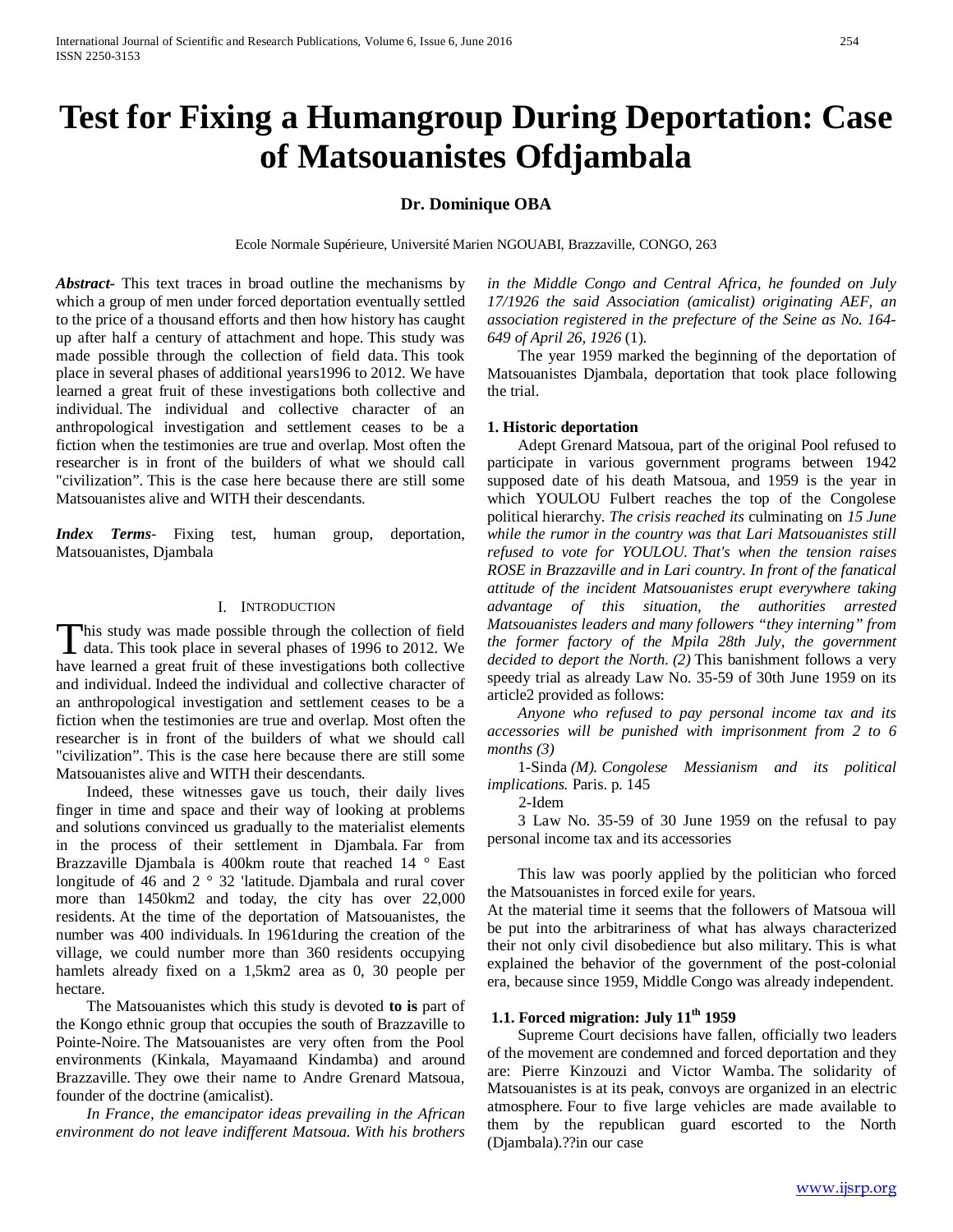It is in these permanent stirring conditions that the first elements from Kongo leave their stronghold of Brazzaville and Pool, eventful journey punctuated with insults to the place of the Abbot FulbertYoulou the head of Government and later took the title "the President of the Republic", elected by the National Assembly for the duration of the legislature. In Djambala welcoming Matsouanistes was less enthusiastic, a climate of mistrust prevailing between indigenous and breakfast *unannounced??. The reception was cold although Teke manifested sympathy for these men brutally torn from their families ...??in the lot of the deportees I had an old friend Abel nurse.(4)*

## **1.2 Instability and search for balance: August 1959- 1960**

 This is the period during which the Matsouanistes are looking for a site of accommodation and food resources for their survival. This is also the time of adaptation and learning with very little available hosts; Matsouanistes the task was not easy, despite centuries-old ties between the two groups. Three sites were welcome; the Regional School from July to October 1959 they must decamp force, the Republican Guard is put on their heels, the group is dispersed across districts of Alima-Lefini, the jackpot is still there and is placed in the facilities of the indigenous provident society (SIP).

 4- Kouyetosso (E) 2001 *Contribution to the study of Matsouanistes to Djambala: History 1959-1999 a social implantation.* p 35

 The group Lekana (55 km of Djambala) after 4 months joined the Djambala following a palaver that pits a native to a group of Matsouanistes in search of firewood. Note here that the Kukuya tray (450km) is too small to receive outside its usual 18,000 inhabitants of the wave Matsouanistes are imposed. This is him this far says that this incident will cause the return of Matsouanistes Djambala. In 1960 incidents broke out between the authorities and Matsouanistes, they are ordered to leave the Native Provident Society (SIP) or they were temporarily housed. This is also the occasion of the latter clashes once again opposing the Matsouanistes to local government. The Matsouanistes triumph in caring for the old administrative authority Garage, pushing the administration to find a permanent site to permanently install their village. The district siege lasted a day and it is only in favor of dusk that the standoff was lifted. And inthe morningthey found a solution *amicably. The administration gave a part of the territory of Inkiéné and days later, in the Territory rose the first houses of Matsouanistes. (5)*

During this period of instability and search for balance, the dominant lifestyle is one based on predation. So they are very active in the bush and forest picking, collecting everything they find in their path with a supplement hunting productsand fishing that can be sold on the market. Work-money system replaces the starting job food system. This is why the first mutations wereobserved between indigenous and Matsouanistes Djambala towards the end of 1960

 These often risky activities were practiced following a specific seasonal rhythm.

 They took place in the forest and then in Savannah based on forged friendships with the natives. Fungi, insects (caterpillars, crickets, termites), asparagus and getup served as the feeding with a loan surplus to be passed which allowed them to fill the void in savings was missing out.

 Fruit land olphiaowariensis and Afromomum stipulation (malomba my nzieta and ntunduza Makanga in Kongo language) were the subject of a small business. It is in this first phase of a very pronounced predatory life only livelihood even if money was timidly appeared in Matsouanistes environment.

 Kouyetosso 5- (E) 2001 *Contribution to the study of Matsouanistes to Djambala: History 1959-1999 a social implantation.* p 35

 A hoarding form has also started on the horizon from the money earned.

 However, we note that *this form of economy is often random and Matsouanistes last struggle to get to grips with the famine raging endemic in their camp. And it is priced at a thousand efforts they managed to impose two years after their forced exodus. (6)*

## **1.3Sédentarisation: 1961-1999**

 This is the definitive fixation period of Matsouanistes population in perpetual wandering. It begins with the assignment of a territory to Matsouanistes. The territory of Inkiene west of the town of Djambala is also the seat of Matsouanistes who founded a permanent village there since 1961, when its sale as mentioned above. The territory covers an area of 150 hectares divided into areas of homes and crops, hamlets and farms. The geographical position of the territory meets the containment policy practiced by the administrative authorities of the time. Indeed the area is blocked between the military camp, the administration and Oyonfoula capital town of the same name earth. The 150hectares show the small territory and the consequences as it will be the development of the portion of land so described. It was found that Matsouanistes often overflowed the space that had been ceded to them.

 The village was demographically dense, Matsouanistes composed mostly of menand was divided into three districts which included a habitat, often grouped, essentially perishable materials. Fired brick and corrugated iron were used in the making of some public buildings such as the temple. Here demographics reveal how populations are connected and are inserted into this tiny space. Over time, the modern habitat appeared and cash income generated by various activities had come to improve the living conditions of Matsouanistes. The village was given provisional especially spiritual leaders. Political power was almost absent in the village. However, a representative of the group was presented to the political, general and administrative authorities in case of need. *This settlement was possible only through the activities of production and the allocation of territory that allowed the creation of a fixed village. ( 7)*

 Lineage or clan bases being broken since 1959 the Matsouanistes could not organize themselves economically in Djambala that based on friendship and solidarity which characterize the group.

 6-Okouya (G), *2000, Djambala, men and areas of origins to today,* book II, AMAC, Brazzaville, p.110

 7-Okouya (G), 1994 Djambala and rural country from 1913 to today, Ed. Bana aula, Brazzaville, p65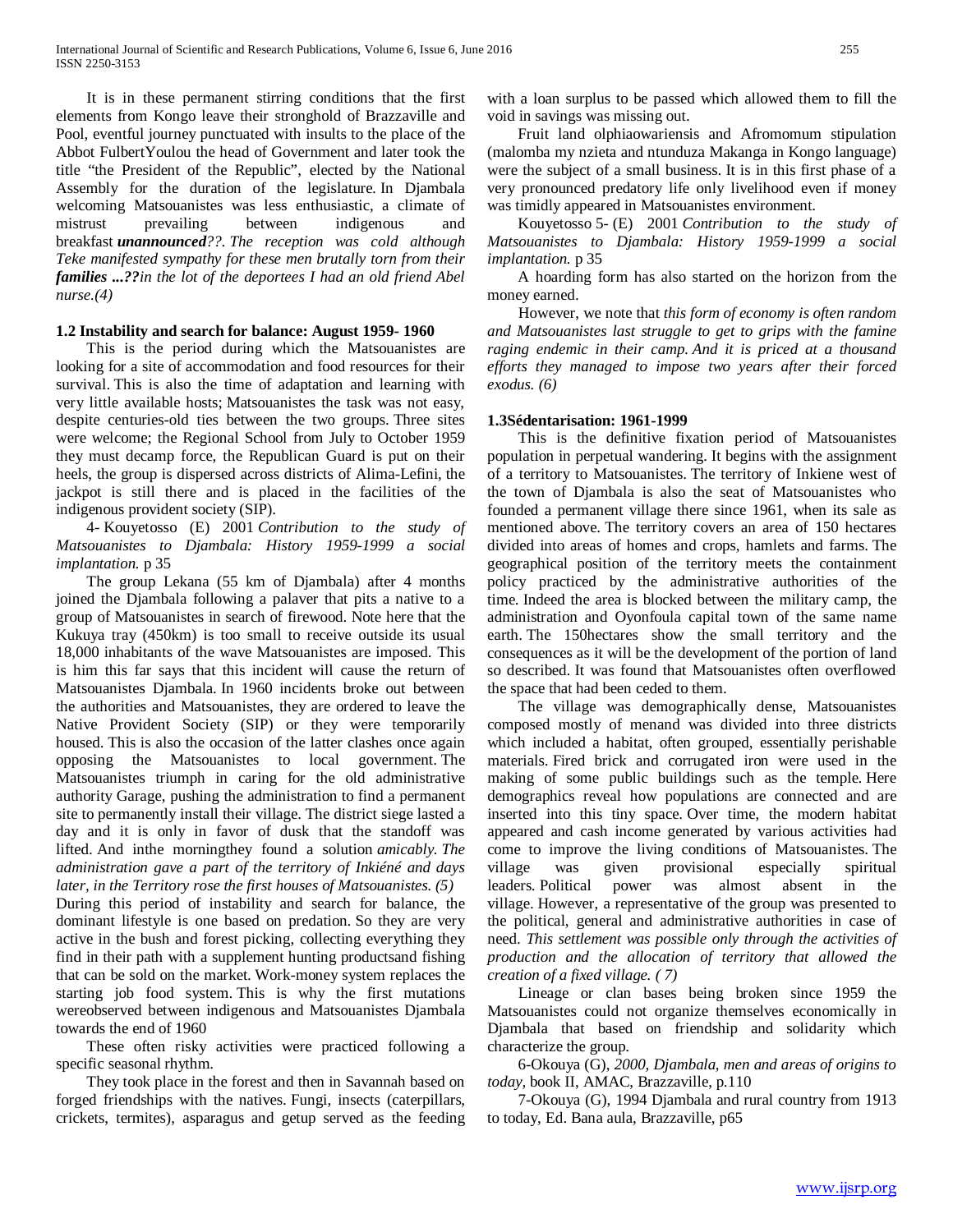Households were born and often bringing together individuals of the same sex (400 deported in 1959, 8 were women). In reality, this village was to disappear with time faults procreative.Indeed, apart from predation and production activities, Matsouanistes hardly left their site. Also rare are the individuals who had found members of their clan.

 In this micro-society in gestation production based on three economic systems: the household thus constituted, accidental clan found and nascent village and often, households were formed of men. The latter chose a chief to lead their destiny.

# II. PRODUCTION ECONOMICS

 The production was based economy after five years (since the founding of the village) on fruit trees and hamlets of the village; production of palm nuts, mangoes, avocados, fruitsbecame annual and generated significant funds as and as the town grew into houses and men, especially from Brazzaville in 1963. It assisted in this time to Brownian movements of the Kongo community. In this area, the Matsouanistes now indulged in a small farming based on the cultivation of cassava and vegetables. The seasonal production cycle was emerging. From July to August the clearing of fields and the cultivation gave way to harvest vegetables, maize and groundnuts between September and November of each year. Harvest cassava occurs primarily in December and throughout the following months. To achieve this, the Matsouanistes relied on three types of groups: domestic household system based on individual work, limited cooperation and a village system that requires the effort of all Matsouanistes.These where the three fundamental levels of production Matsouanistes environment throughout the settlement period. Livestock also appeared after 1965, generally it was a small prestigious breeding and settling of accounts. With the emerging and promising production economy, Matsouanistes had not totally eradicated predation of life, on the contrary the two economies were complementary.

## Besides these two *economies:*

 *The Matsouanistes were handymen, real human machines on construction sites, in lumbering, masonry, basketry, sculpture; they were both bakers and tailors* (8). Later all these craftsmen were temporarily converted into casual traders and sometimes professionals. They also created a body of street vendors. The table below gives an idea of the occupations undertaken by Matsouanistes between 1965 and 1975 to Djambala.

 8-Okouya (G) 1986 *Implementation and peoples movements in Congo,* INSSED, UMNG Brazzaville, p7

## III. ENDOF IMPLEMENTATION AND THE GRADUAL DECLINE OF MATSOUANISTES

 In 1963 a government decision was to return to their places of origin convicted of Law No. 35-59 and individuals convicted of emotional pains and people under house arrest regained their civil and political rights restored by TCM 00091 / Ministry of inside the 09/17/63. According to these provisions some Matsouanistes had begun returning to Brazzaville. But the movement was barely perceptible. As against it sped between 1990 and 1999 because of multiple wars that tore the *Congo. With the onslaught of militias and armed forces that 20 May 1999A Djambala, the bush has reasserted itself on the village Matsouanistes that there are more.*(9) After 2000, the village began to form a real forest or anthropogenic treesdominate, mango, avocado and fruits going up to the assault of the last sections of the walls. The forest is born, but with the accelerated municipalization (2013) at this point is the presidential field; now the younger generations refer to it and beckon the basis of Matsouanistes Djambala.

#### IV. ANALYSE SETTLEMENT OF ELEMENTS AND PROGRESS

 As predation, farming is primarily oriented towards consumption, but trade has finally taken the step. These elements of progress and differentiation were fruit trees hamlets planting and marketing the products. And byplanting we mean the establishment of cultures, first origin of production and flow economy we mean the sale of goods and economic exchanges between different partners. The Matsouanistes deported as Teke indigenous, were producers of foodstuffs. While cultivating the Matsouanistes gradually freed from the tutelage Teke.

 Thus they provided some of their food (cassava), which at the beginning of their settlement depended indigenous. In any event, the settlement becomes planting element from 1963-1964, part of social progress and human settlement, the company Matsouanistes now oscillates between two economies: predation and production. The surplus generated gains and savings that was missing at the start of the implementation gradually penetrates the mid Matsouanistes. This is one of the most revolutionary aspects of the settlement.

 *Far from settled nature of trade, money is the key to all the events and allowed the Matsouanistes to break free of chronic guardianship of their benefactors.* (10)

 9-Ngandzo (FD) *2014, History of the establishment of Djambala from 1913 to the present,* ENS UMNG Master thesis, Brazzaville, p79

 10-Mpiéré *(J),* 2003 *The changing socio-economic structures of the town of Djambala 1960A nowadays* Patent of obtaining Memory, ENAM UMNG, Brazzaville, p 25

#### V. ACKNOWLEDGEMENTS

We thank everyone who helps us in this scientific work.

#### **Conclusion**

 The history of Matsouanistes Djambala is encouraging in every way and very soon, after a brief period of research they have adapted to the physical and human environment influences. A slow integration program was developed; this is what explains their success by far. But ultimately, the story of Matsouanistes was only the story of a perpetual renewal with the bush that asserts its rights over the village and Matsouanistes who decamp again. The Matsouanistes from deportation had set a motto: its treatment by himself, so his contribution to Djambala was disproportionate in all areas of physical and economic life. Here as elsewhere it is said, it certainly had its tragic and